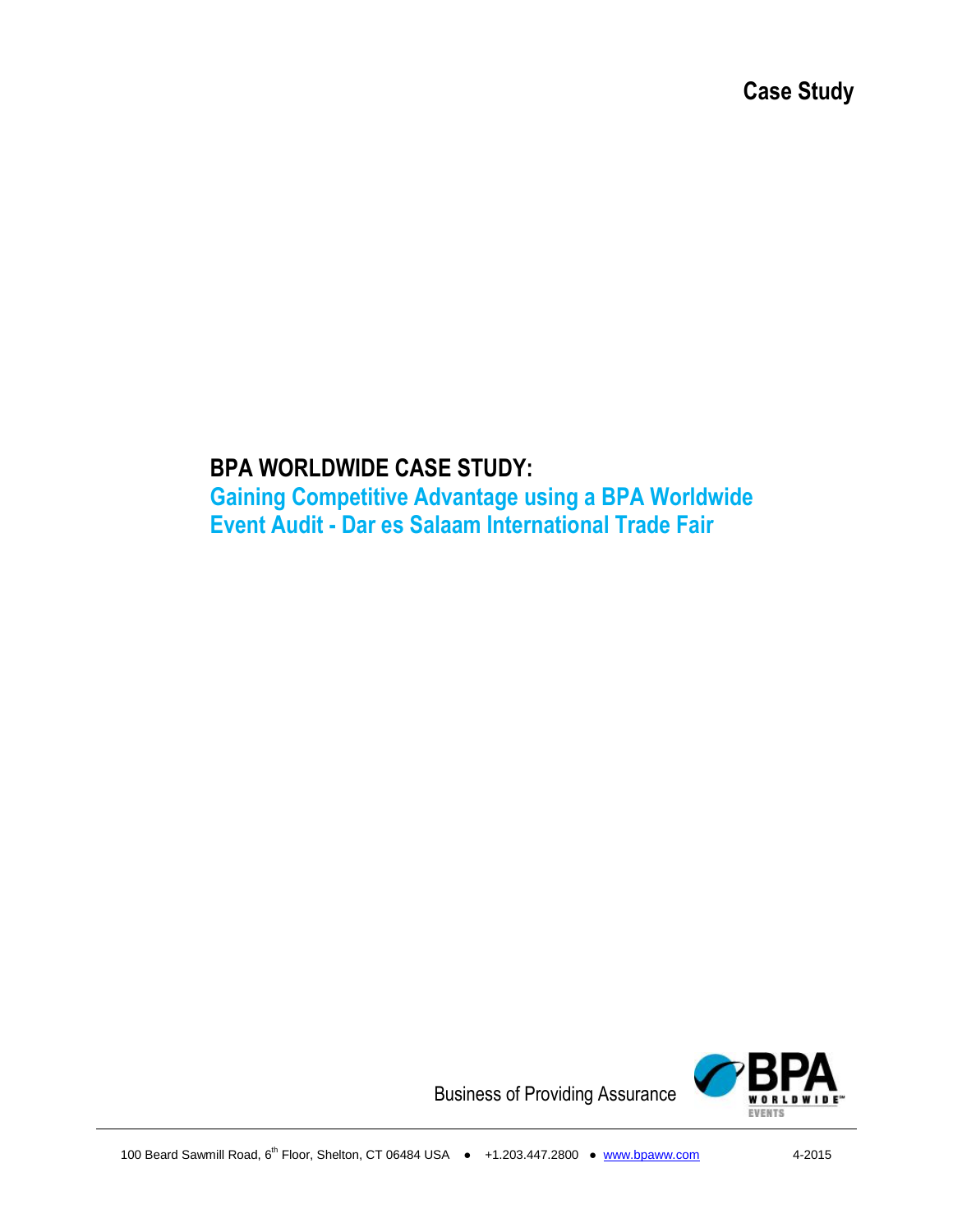



Dar es Salaam International Trade Fair

#### **OVERVIEW**

The **Tanzania Trade Development Authority** (**TanTrade**) has been the organiser of the Dar Es Salaam International Trade Fair (DITF) since 1977 and joined UFI membership in 1997.

DITF takes place annually in Dar Es Salaam, Tanzania, and is held over the last week of June and first week of July. It is the largest trade show in East Africa and is the national exhibition of Tanzania, showcasing commercial and manufacturing businesses from each region in Tanzania, as well as numerous international companies that looking to develop trade partnerships through this important coastal town in the region.

During Saba Saba (Seven Seven), the national holiday in Tanzania which falls during the second week of the trade show, BPA Worldwide audited figures revealed that 71,567 people attended on this day in 2010 out of a total of 239,503; and in 2011, 81,613 attendees out of 251,711 visited on Saba Saba.

### **NEED**

As a member of UFI since 1977, DITF required an audit of attendance and exhibition data DITF to maintain its UFI Approved status, In 2010, TanTrade contracted BPA to conduct its first attendance audit, initially driven by UFI's requirement.

*"The government was very pleased with the BPA audit and our work in implementing the suggestions made in the audit, so much so that they increased our total budgets to help us continue to make the improvements."*

Ramadhan Khalfan, Director General **TanTrade** 

# **IMPLEMENTATION**



Since this was the first-ever event audit to take place in East Africa, the traditional systems and processes needed to perform an audit were not in existence. BPA worked with TanTrade staff prior to the audit to provide assistance to ensure that an auditable system was in place.

As DITF is a large tradeshow, seven on-site staff members were required for the first year's audit. BPA enlisted the help of students from the local university since it would have been cost prohibitive to have fully trained audit staff attend the tradeshow for two weeks. The students were trained in how to conduct an event audit to BPA's exacting standards and were overseen by an experienced BPA audit manager. In addition to providing paid work experience, BPA undertook a number of media presentations at the local university as part of a development project.